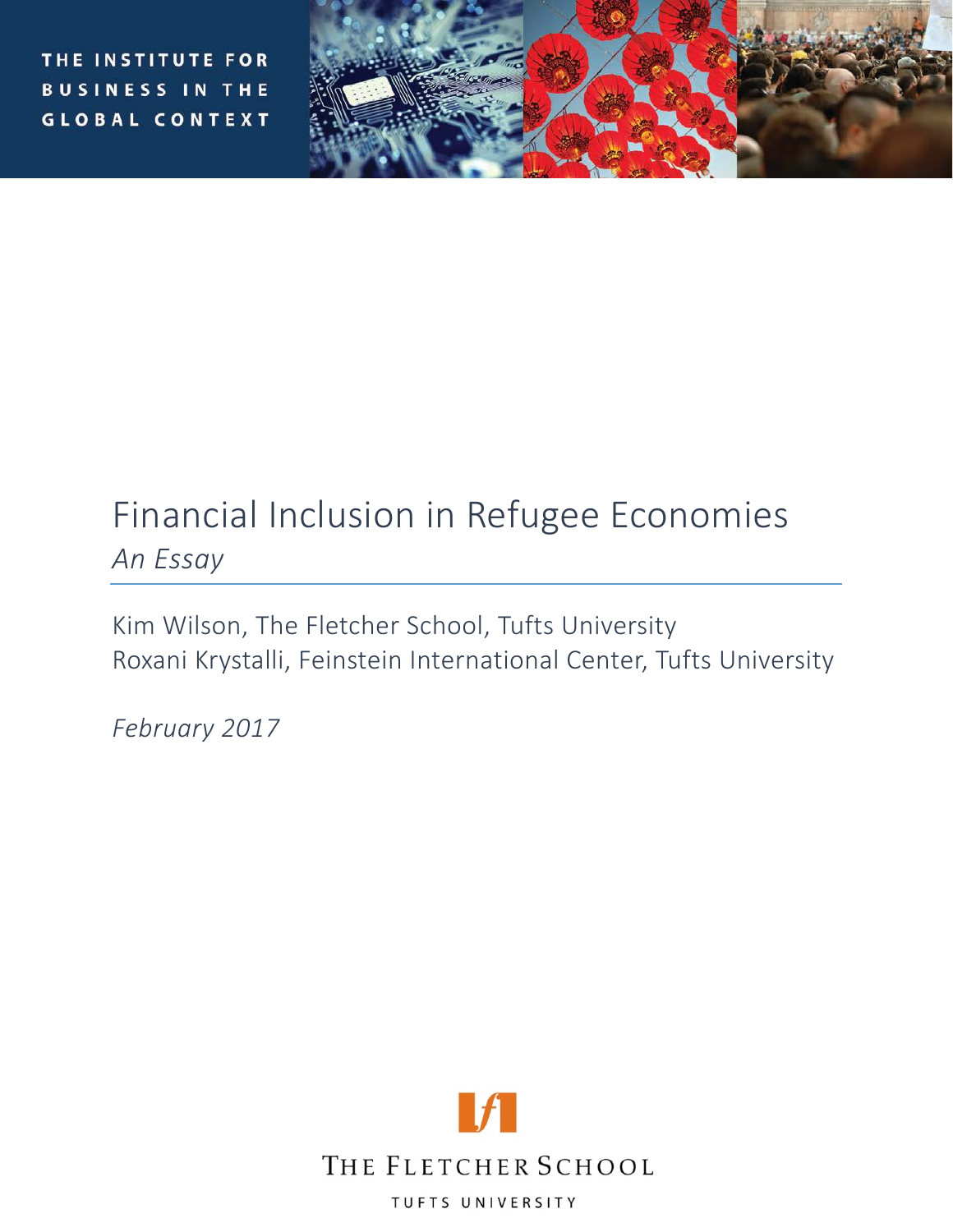Financial inclusion as a term and topic has become popular in humanitarian settings. A mounting global refugee crisis has brought financial access into the focus of donors and practitioners.

In this paper, we ask questions that concern both donors and practitioners: Is digital, formal finance – at the heart of most financial inclusion strategies – suited to the needs of refugees, migrants, and displaced populations?<sup>[1](#page-1-0)</sup> Must financial inclusion approaches be tailored for maximum relevance in contexts of protracted displacement or resettlement?

This paper is an editorial essay, with insights informed by a study on the financial journeys of refugees conducted in Greece, Jordan, Turkey, and Denmark in July and August [2](#page-1-1)016<sup>2</sup>. Research outputs will be disseminated in the spring and summer of 2017 $^3$  $^3$ , in peer-reviewed publications and grey literature. In this essay, we begin by providing a brief overview of financial inclusion and the "digital/formal" trends. We then proceed to discuss some particularities of displacement that affect refugees' interaction with financial inclusion tools and systems. For each of these, we identify questions for the financial inclusion community to consider as it reflects on engagement with refugee populations.

Ultimately, this paper strays from formal financial inclusion frameworks, which tend to delimit financial inclusion in terms of integrating customers into an existing digital or formal (hereon "digital/formal") financial infrastructure. We instead examine the financial tasks that refugees and displaced populations must perform in order to survive. We then explore the environments in which refugees must perform these tasks, and finally attempt to define more relevant parameters of inclusion.

# The Financial Inclusion Landscape: A mismatch of supply and demand?

The term *financial inclusion* is elusive, its definition reflecting the agenda of the actor using it. For example, the Consultative Group to Reach the Poor (CGAP), an influential entity housed at the World Bank, frames financial inclusion in the context of a bank account: "An [estimated 2](http://www.worldbank.org/en/programs/globalfindex)  [billion working-age adults](http://www.worldbank.org/en/programs/globalfindex) – more than half of the world's total adult population – do not have an account at a formal financial institution." [4](#page-1-3) CGAP goes on to describe financial inclusion relative to banked and unbanked populations, the implication being that the more banked one is, the more capable one is of managing his or her financial life.

<span id="page-1-0"></span><sup>&</sup>lt;sup>1</sup> In this context, the term 'refugees' refers to self-identification, not necessarily to the legal status these populations held at the time we interacted with them. Henceforth, we use the term 'refugees,' because that is the term by which people described themselves.

<span id="page-1-1"></span> $^2$  This essay is based on research supported by CRS Greece, Danish Refugee Council Turkey, GIZ Jordan, the Greek Forum of Refugees, the Trampoline House in Denmark, The Hitachi Center for Technology and International Affairs, The Fletcher School of Law and Diplomacy, and the Feinstein International Center. Follow up research was done in Jordan in January 2017 related to a case study on the Bank of Jordan's financial platform, JoMoPay.

<span id="page-1-2"></span><sup>3</sup> Allyson Hawkins and Kim Wilson, *Striking the Match: Digital Financial Inclusion for Jordan's Refugees, a Case Study of the Central Bank of Jordan and JoMoPay*, forthcoming.

<span id="page-1-3"></span><sup>4</sup> CGAP, *What is Financial Inclusion and Why Is It Important?* CGAP.org, accessed February 2017.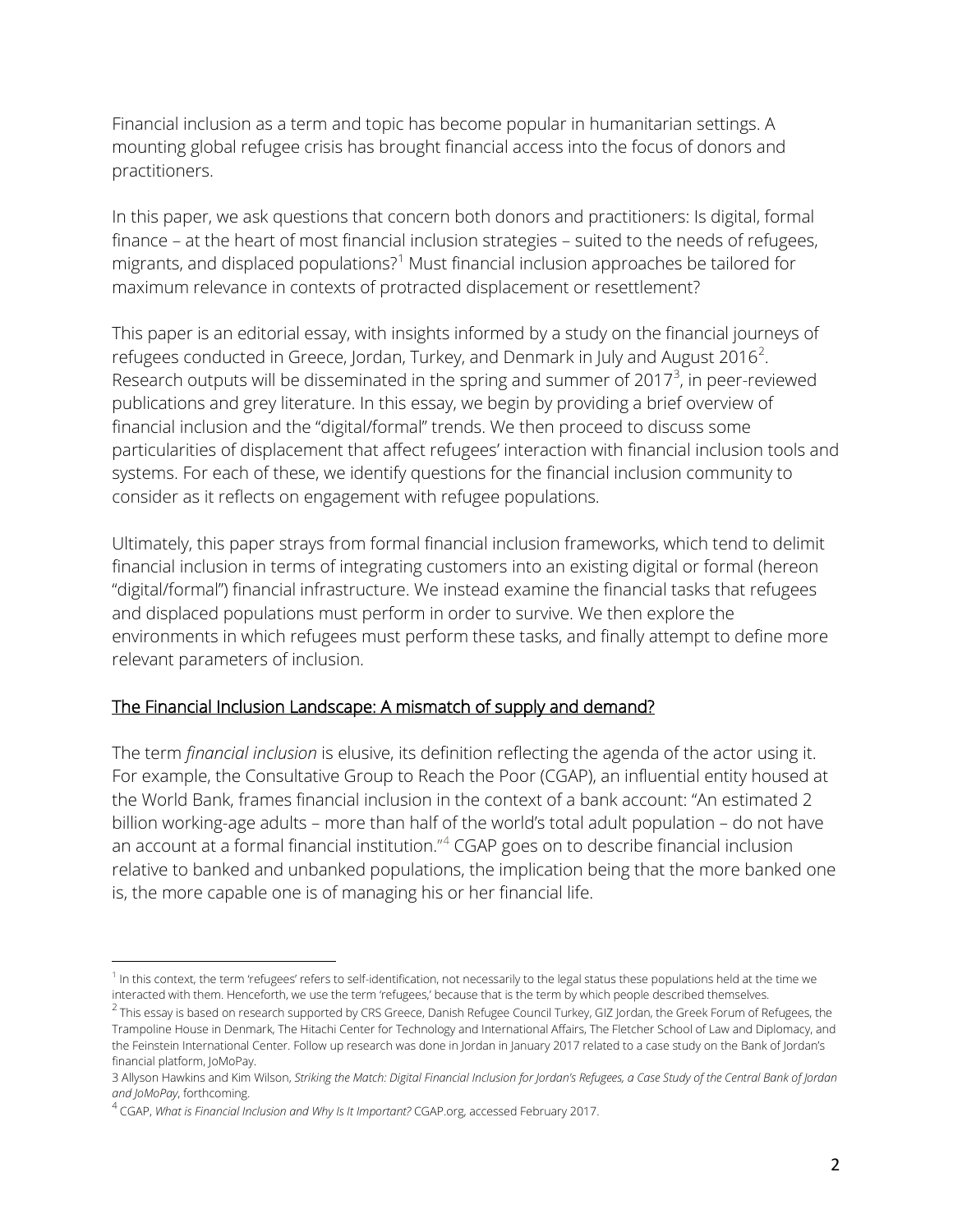More recently, the scope of financial inclusion efforts has broadened to embrace digitally enabled accounts – digital wallets, mobile money accounts, or other phone and Internet accessible services – that are not necessarily linked to a traditional bank account. [5](#page-2-0) The Bill & Melinda Gates Foundation, a champion of expanding access to financial services for the poor, specifically urges the promotion of digital access as the best route to financial inclusion. The foundation's strategy is to "shift the majority of [the poor's] cash-based financial transactions into digital form through mobile phones or another digital interface."[6](#page-2-1)

Both concepts of financial inclusion – formal, i.e. bank-led or state regulated, or digital, i.e. technology-enabled – are driven by suppliers and enablers of suppliers (commercial financial service providers, state banks, NGOs, think tanks, trade associations). The digital/formal push reflects corporate and organizational agendas. For example, CGAP was established in 1995 with a bent toward institutional microfinance, services extended by regulated and commercially viable financial institutions. CGAP's promotion of formal financial services is in line with its mission. And its backing of digital financial services is in line with supplier and donor agendas: [7](#page-2-2) CGAP receives funds from The Bill & Melinda Gates Foundation.

In the late 2000s, The Bill & Melinda Gates Foundation began, in earnest, to drive the uptake of digital financial services through grant-making and advocacy. Their strategies influenced other actors, including international NGOs, central banks, bilateral institutions such as USAID, international organizations such as the UN, as well as industry associations such as the GSMA and the Alliance for Financial Inclusion. The foundation continues to firmly endorse digital/formal finance as a key means to advancing human development.<sup>[8](#page-2-3)</sup>

As both digital and formal solutions co-evolve, members of the financial inclusion ecosystem seek out models that demonstrate quick and profitable uptake and adoption. Financial technology (fintech) companies are introducing new business models and influencing the funding behind them. Impact investors, foundations, and think tanks have embraced fintech as an enabler of financial inclusion and committed resources to endorse and promote its use.

Supply-led activities that integrate people and businesses into digital/formal, commercial, or otherwise sustainable financial services are suited to stable contexts. Such activities function best when civic and national institutions work to protect people and business interests, when populations are at relative peace, when macroeconomic trends are steady, and when states and their regulators are paid heed. In these scenarios, digital/formal financial inclusion can help people stretch and shape their incomes, curb their costs of transaction, and pay for basic needs and services.

<span id="page-2-0"></span><sup>5</sup> Committee on Payments and Market Infrastructures, World Bank Group, *Payment aspects of financial inclusion*, September 2015

<span id="page-2-1"></span><sup>6</sup> The Bill & Melinda Gates Foundation, *Financial Services for the Poor, Strategy Overview, Global Development Program*, July 2012

<span id="page-2-2"></span><sup>7</sup> Timothy Lyman and Kate Lauer, *What Is Digital Financial Inclusion and Why Does It Matter?*, CGAP Blog, March 10, 2015

<span id="page-2-3"></span><sup>8</sup> The Bill & Melinda Gates Foundation, *Ibid.*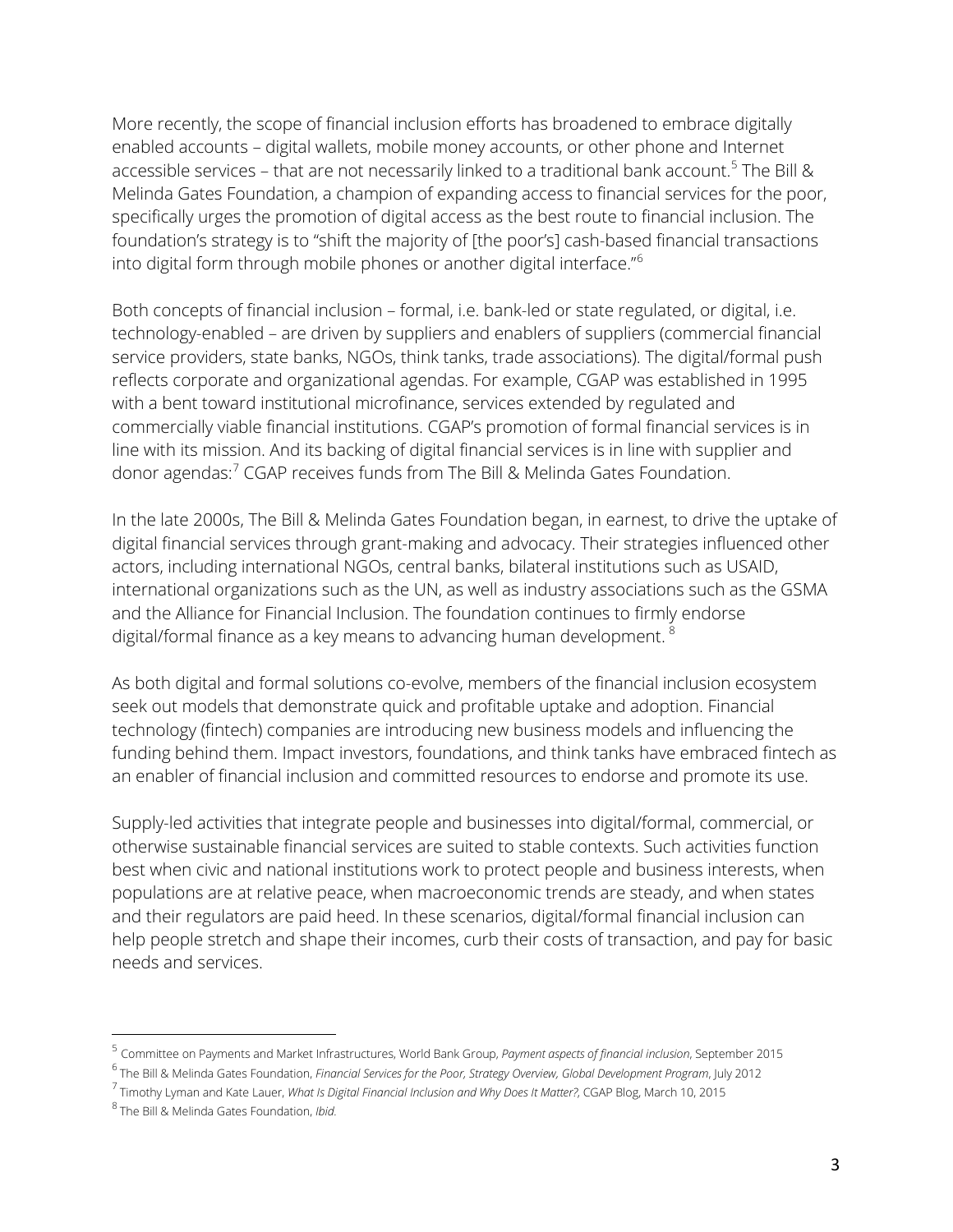But what about outside these stable scenarios, where civic and national institutions are fragile or broken, where populations are in conflict, economic trends in flux, and states and regulators ignored? How does digital/formal financial inclusion play out in these environments? The answer is not yet clear.

Despite this lack of clarity, humanitarian and development actors have begun to affix the features of financial inclusion intended for stable terrain onto unstable terrain. [9](#page-3-0) Donors and aid agencies are investigating whether digital/formal financial services might enable the transfer of humanitarian aid and credit, savings, and payment services. Pioneering agencies are asking questions: Will recipients store their own money more safely in a digital solution versus a cash solution? Will digital solutions help build credit histories that can jumpstart businesses? Will digital users be able to plug into larger digital networks, gaining access to even better financial services?

While digital/formal services have proven helpful in stable contexts, little proof suggests that these same services, as currently designed, will offer similar results in unstable contexts or if they do, do so at a commercial profit. Refugees, migrants, and returnees are a mixed population, comprised of differing ages, education levels, income and wealth levels, literacy, business acumen, and social status. This population is not a homogenous block of consumer interests – a market – but a diverse group of people living in urban neighborhoods and formal or informal camp settings. They have far-ranging experiences with cash management, digital technology, and banking. They have varied consumer interests.

For the purposes of financial inclusion, the differences between humanitarian and development settings are stark and important. In development contexts, forms of personal identity are better-established, banks are more willing to take on new customers, cooperatives are growing their memberships, mobile communication networks offer reliable coverage, ATMs and mobile money agents are flush with cash, and some users are more literate in the lingua franca of providers. In these contexts, digital/formal financial inclusion as currently framed is relevant and potentially powerful.

In humanitarian contexts, required documentation shifts from one encounter to the next, banks are indifferent to new and fleeting customer groups, cooperatives serve only local residents, mobile communication services are patchy, ATMs and mobile agents are scarce or empty of cash, and users may be illiterate in the lingua franca of financial providers. In these contexts, financial inclusion as currently framed is less relevant.

It becomes more relevant and useful to frame financial inclusion for refugees in terms of the financial tasks they must perform to survive.

<span id="page-3-0"></span><sup>9</sup> Lena Hansen, *Serving Refugee Populations: The Next Financial Inclusion Frontier Guidelines for Financial Service Providers*, November, 2016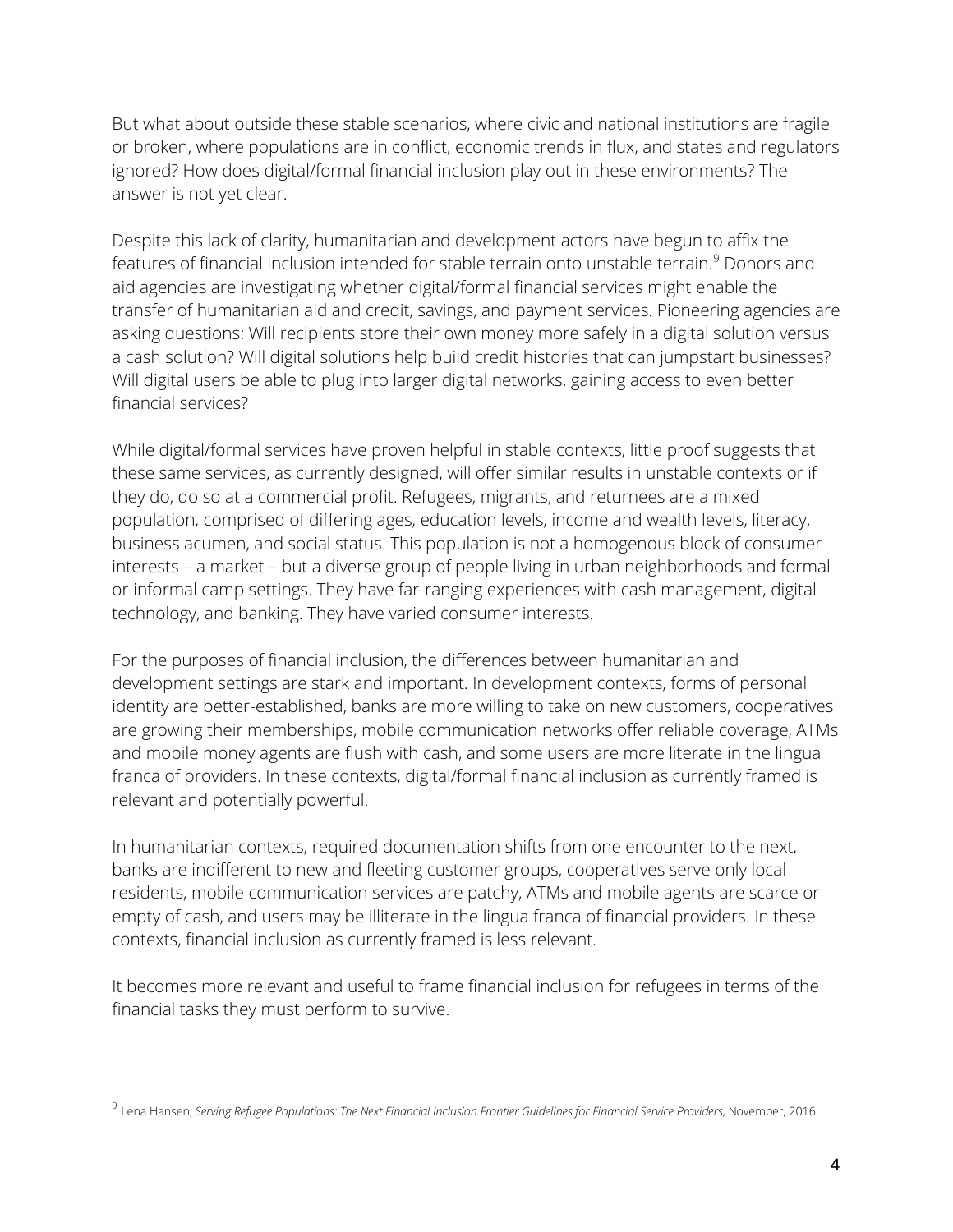### Financial Conditions in Refugee Economies: Differing from integrated, stable economies.

This paper draws its observations from interviews with refugees in Denmark, Jordan, Greece, and Turkey. Refugees hailed from Afghanistan, Syria, Iran, Iraq, and several north African countries. In many cases, they were settling semi-permanently, even if they had plans someday to return to their home country. In Greece, all interviewed were hoping to move onward to join family, treating Greece as a point of transit (even if, for many, it became a medium-term destination). In these instances, they saw their situation as impermanent. In Greece, we interviewed people in camp and non-camp settings. In Jordan, Turkey, and Denmark, we interviewed only people in non-camp settings.

Social and economic conditions in refugee economies are distinct from those in more settled and integrated economies. This is particularly true where refugees live in camps designated by gender, ethnicity, or language, and are separated from mainstream urban activity.

Below, we outline a few notable characteristics of economies comprised of large numbers of refugees and those in which refugees have been more integrated into host communities, drawing distinctions where relevant. We then identify questions that emerge from each distinction.

Difficult to obtain *licit* IDs. As governments with stable populations struggle to standardize national identification schemes, governments with populations in flux struggle with additional burdens. The result is a set of rules around identity that baffle the cleverest refugee. Lack of permanent address impedes his ability to apply for licit documentation, and lack of legal identification impedes his ability to work, transact, and survive.

Generally, national labor laws require special work permits for international migrants and refugees (and often distinguish between policies pertaining to those who hold refugee versus migrant status). Financial service institutions require additional forms of identification to satisfy the demands of customer due diligence, and banks (and even branches within banks) have differing policies regarding customer identity. This too is true for formal money transfer companies such as Western Union or MoneyGram: internal policies are subject to change. Their execution is in the hands of agents behind the counter, many ready to bend the rules for the sake of expedience or kindness. To cope, refugees might purchase forged identity documents or borrow the identities of others to subsist. In extreme instances, without these last-resort, illicit options, they face starvation.<sup>[10](#page-4-0)</sup>

 $\triangleright$  Question for consideration: Should refugees and international migrants be asked to comply with the same ID standards as static populations who have the luxury of a permanent address as well as the time to learn – without consequence – the

<span id="page-4-0"></span><sup>10</sup> Peter Walker, *Refugees Unable to Open UK Bank Accounts Facing Debt and Destitution*, The Guardian, January 6, 2016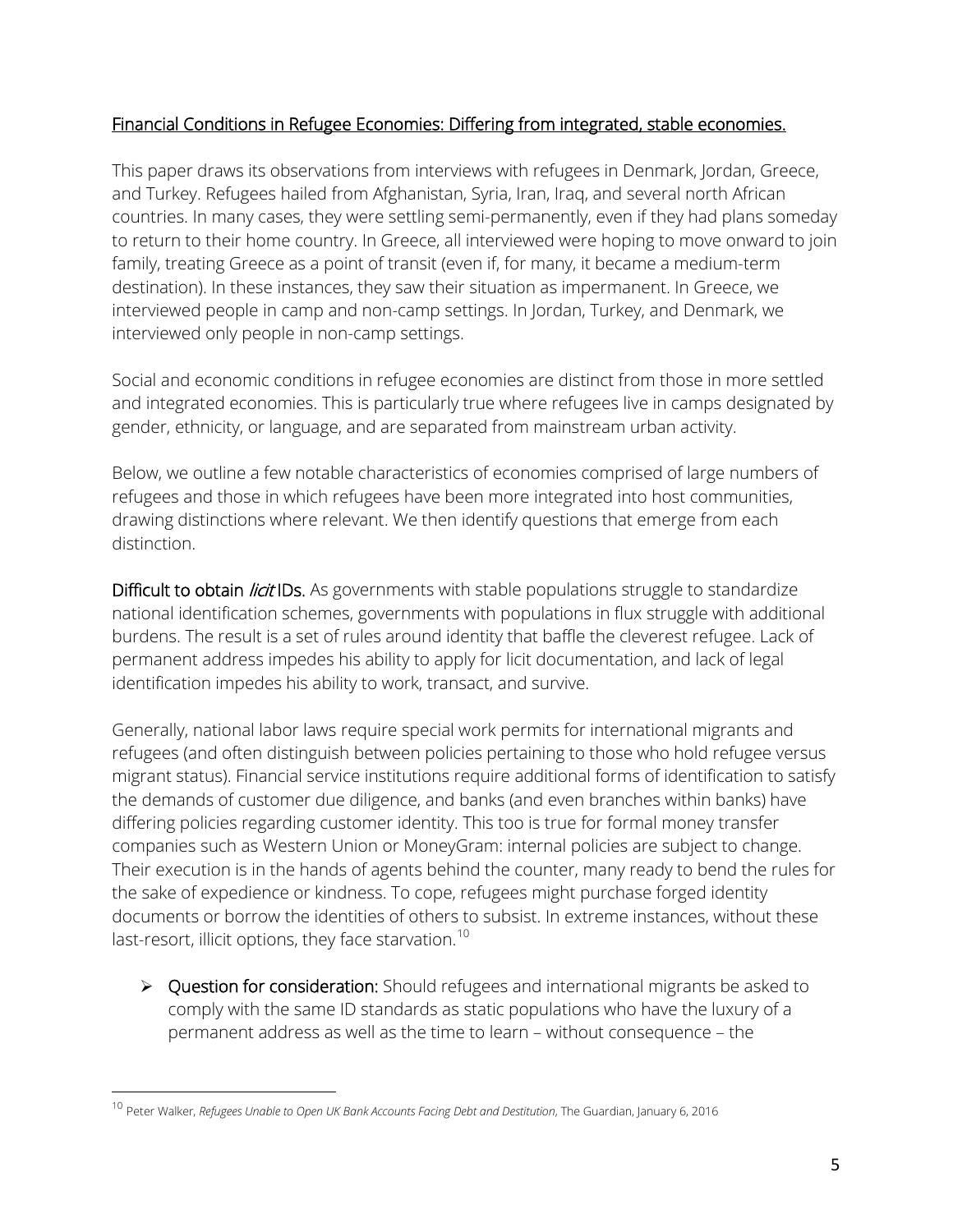idiosyncrasies of different financial providers?

Variability regarding hierarchies of social status. Shifting domestic and international policies make daily life in a refugee setting uncertain. Within officially recognized resettlement categories (often based on countries of origin), unofficial hierarchies reign equally important (e.g. refugees and humanitarian actors report that Syrians are currently being prioritized over Afghans with respect to aid).<sup>[11](#page-5-0)</sup> Naturally, variations on status based on country of origin will affect financial household planning and use of financial services.

Informal hierarchies based on gender, can also affect both vulnerability to harm and access to assistance and protection. Our research shows that funds and services are often directed to women with children at the exclusion of men,<sup>[12](#page-5-1)</sup> leaving many young males vulnerable to exploitation.

▶ Questions for consideration: Does it makes sense to implement standard, universal financial solutions when user status and resulting level of aid and assistance varies so greatly? How can we customize services (or the marketing of services) to tap into groups differentiated by language, gender, and class?

Informal and mismatched economic activities. Rapidly changing administrative and legal compliance issues, (e.g. securing space to run a business and licenses to operate them) make starting a new business difficult. Status and working permits can also make holding a steady job difficult. These constraints are compounded by a sharp disjunction between skills needed and the supply of skills. For example, in Jordan, local employers needed skilled workers in carpentry and construction, but many refugees were trained engineers and doctors.

▶ Question for consideration: Does it make sense for financial services to reflect the economic realities of people in flux? For example, credit for business start-ups available from MFIs serving mainstream customers may be a good idea in stable settings. It may also be a good idea in refugee economies. But, other kinds of credit may be useful too. For example, credit allotted to refugees to learn new skills or credit to pay fees to purchase permits may be advantageous to those looking for work.

Highly variable financial portfolios. Refugee individuals and families face dramatic swings in their financial portfolios – occasional or unpredictable receipts of money from relatives, incomes from erratic work, and spotty disbursements from humanitarian assistance agencies. They also face new and expensive health challenges. Hazardous camp conditions or the overcrowding of many families into single room apartments can increase the spread of diseases that are expensive to treat. Wildly fluctuating income and uncertain expenses affect budgets and financial portfolios. These needs change over time and over the course of

<span id="page-5-0"></span><sup>&</sup>lt;sup>11</sup> For more, see Roxani Krystalli, Allyson Hawkins, and Kim Wilson, "I Followed the Flood": A gender analysis of the moral and financial economies of forced migration," *Disasters* (forthcoming).

<span id="page-5-1"></span> $<sup>2</sup>$  *Ibid.*</sup>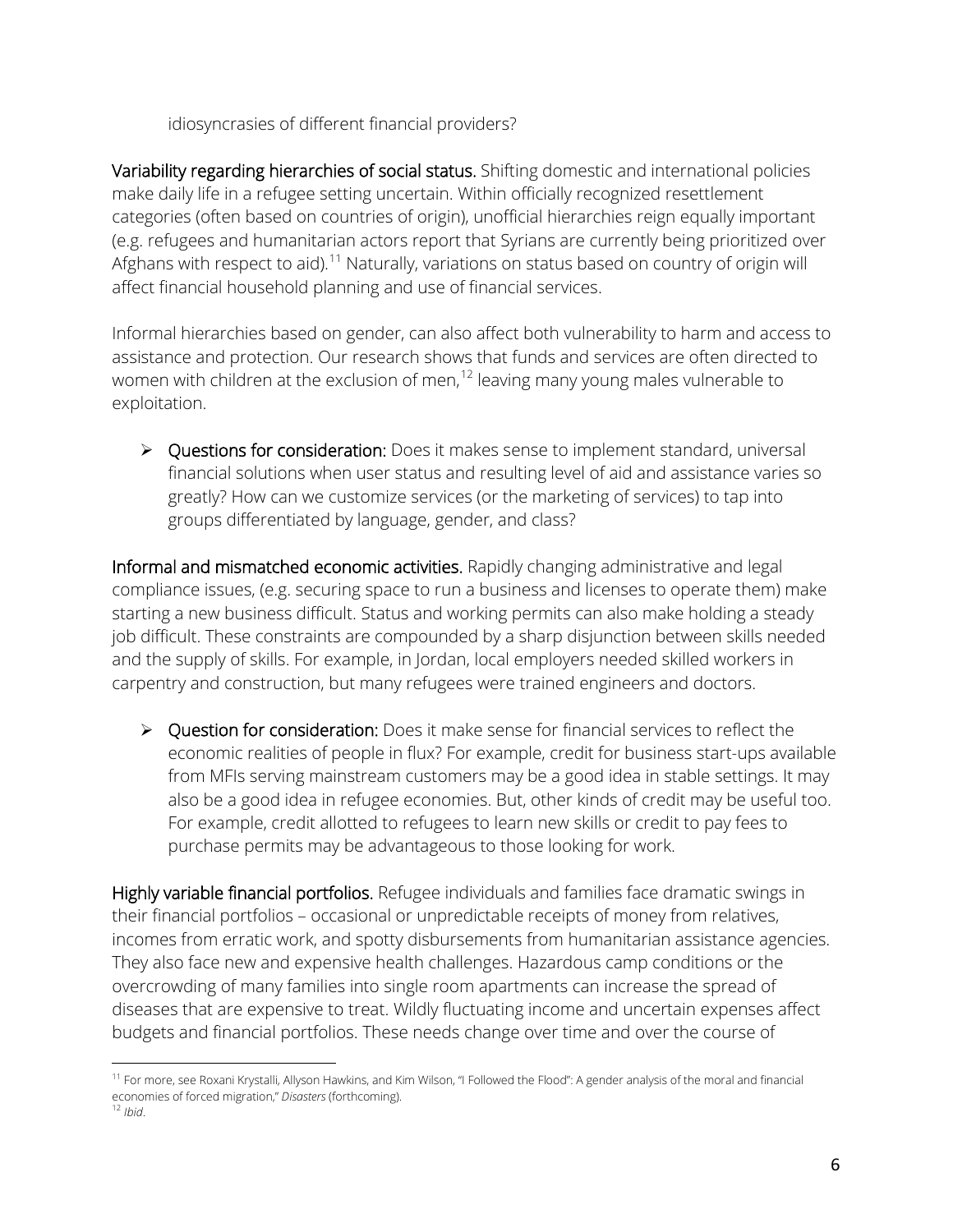displacement. Our initial study suggests that refugees integrate themselves into their economic surroundings in different phases – survival, settlement, and success. Those in transit are seeking to survive (the first phase) and to save to move, if moving on is possible. Those settling (the second phase) search for work and more permanent housing. And those who have settled explore success (the third phase) – sending their children to good schools and starting new businesses. Each phase comes with its own financial needs and tasks.

 $\triangleright$  Questions for consideration: How do we best understand refugee populations as they settle over time, develop new coping strategies, begin to find work, and, in many cases, assimilate? What are the tasks they perform at different stages of settlement related to transport, health, work, or education? And how can financial services become wellsuited to those tasks?

Dependence on kinship and virtual social networks for information and access to finance. Our study shows that mobile phones, most of them smart phones, are ubiquitous. Mobile phones power relationships within families – even those separated by many borders. And the same phones prove crucial to a refugee's ability to collect funds. Kinship networks, facilitated by Facebook and WhatsApp (and Viber), offer a platform for not only social, but also financial services: sending, receiving, storing, and lending activities. They also form a communications backbone, filling gaps created by rumor and hearsay.

New neighbors in new locales, such as camps or urban communities, are also important sources of crucial intel. They point refugees to health services, food and cash distribution points, and work or shelter opportunities. For people still moving – either in hopes of returning home or venturing onward – a combination of family members, often farther along in a journey, and new neighbors in close quarters, yield tips on the best routes, smuggling prices, and the costs of procuring travel documents. Virtual and physical kinship networks power good communications and financial planning.

These networks also permit interesting savings-at-a-distance practices. Writes one Syrian in Turkey explaining that he stores funds in Syria for later access.

…if I have extra funds in Syria, I know I will need it in the future. My sister is my banker. She has been doing this for me for three years. I don't know how much money I have there, probably between \$2000-\$2500. It's in cash in her husband's safe at his office in Damascus. He has a computer shop.

▶ Question for consideration: How can effective financial inclusion efforts build on existing kinship networks and social platforms such as Facebook and WhatsApp, already familiar to many refugees? While Facebook has enabled several payment services, they currently only link to bank accounts.<sup>[13](#page-6-0)</sup>

<span id="page-6-0"></span><sup>13</sup> Ana Irrera, *TransferWise Launches International Money Transfers via Facebook*, Reuters, February 21, 2015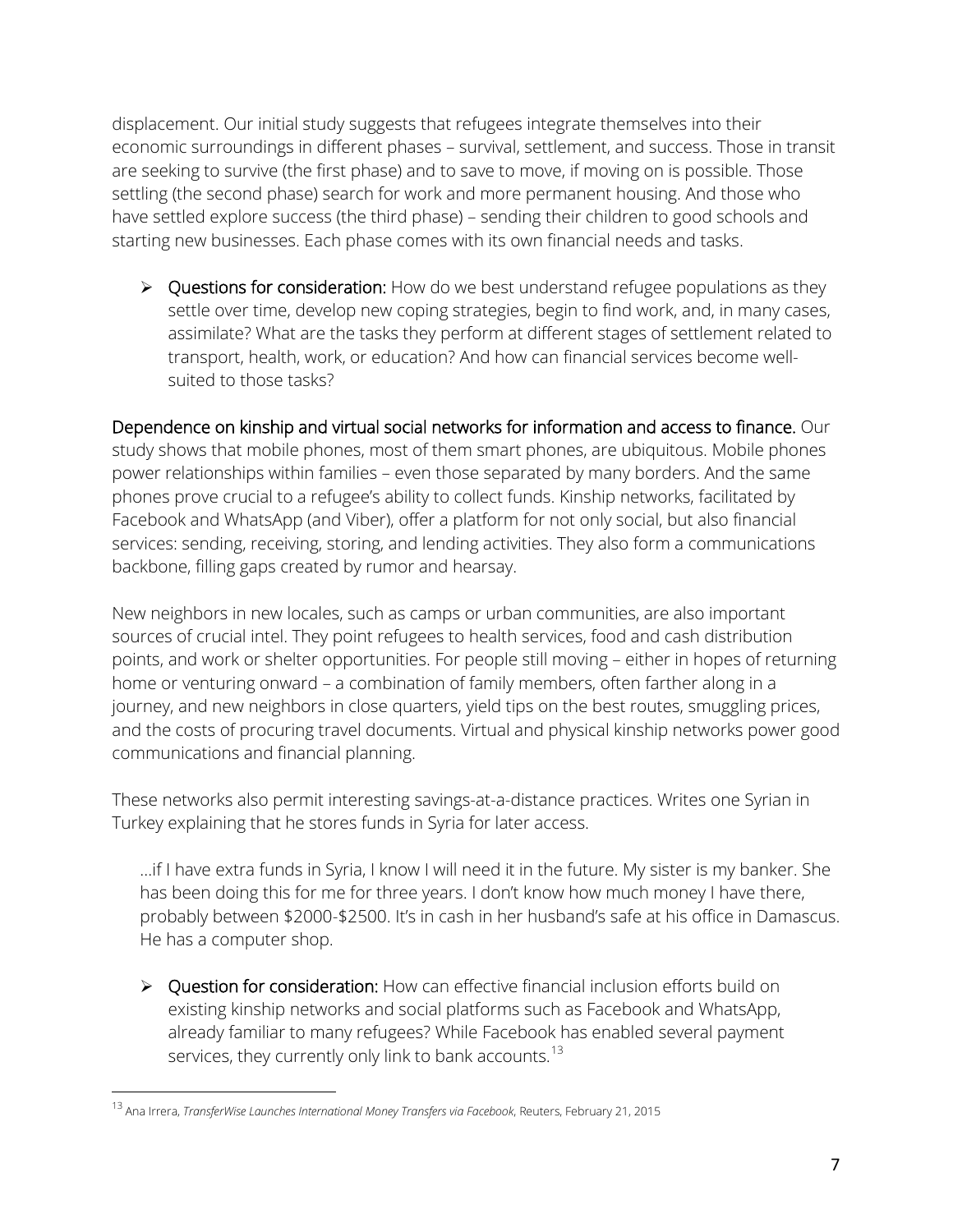In some cases, extreme credit and debt. To gather funds to finance their journeys, manage expenses en route, or survive in situations of protracted displacements, refugees borrow – often within the kinship networks just described. Often these transactions take place in arrangements where a set of friends and relatives in one country, for example, Syria, give money on behalf of relatives in another country, for example, Turkey. Settlement, done in physical cash or even via the hawala can take months, as borrowers find ways to stall the process. Poor mental accounting further complicates settlement.

These debts bring several sets of problems for the lender and borrower. For the lender, loans to friends and relatives are expected to come interest free. This, of course, incurs costs to the lender. He can't get a return while his money lies fallow in the hands of a borrower. The lender can't move onward with no money in hand. But more at issue is liquidity. Even after a few transactions, a lender can be tapped of all cash. He faces a quandary: be forced to borrow for his own living expenses (and his onward travel) or disappoint a friend or family member.

For the borrower, loans from friends or relatives, oblige him. He may be seen as a nuisance to family members. And those family members may be right. Many borrowers use the inability to transport cash – inclement weather, travel risk, illiquid ATMs – as a stalling tactic for repaying family. A quote from a Syrian refugee in Turkey highlights the difficulty:

"A colleague in our office lent money to many people, just small amounts. He lent amounts he could afford to lose, but he realized it had added up. For \$200, people need time to get the money together. They say they will pay you next week and then they do not. These people weren't his great friends to start with. People forget what they borrowed and that they borrowed. 50 TRY is small. When you remind someone that they borrowed that they act like you are ridiculous."

▶ Questions for consideration: Would P2P mobile applications help lenders settle more quickly? Could these same apps reduce burdens of mental accounting and offer clear explanations to would-be borrowers of a lender's own tenuous financial portfolio?

Frequent physical relocation. Refugees face frequent relocation. By nature of circumstance and definition, they are often relocated by authorities and resettlement agencies, from a squatter camp to an official camp, or an official camp to a town shelter. Refugees often self-relocate, within a country or a city, or to different countries. Relocation forces reliance on new and unfamiliar financial access points. To help, kinship networks are tapped, accelerating information sharing among members. New neighbors help as well, teaching one another how to change out different sim cards, how to find banks with liquid ATMs, and the particulars of using new aid-issued debit cards. When refugees shift their location, they may face a disruption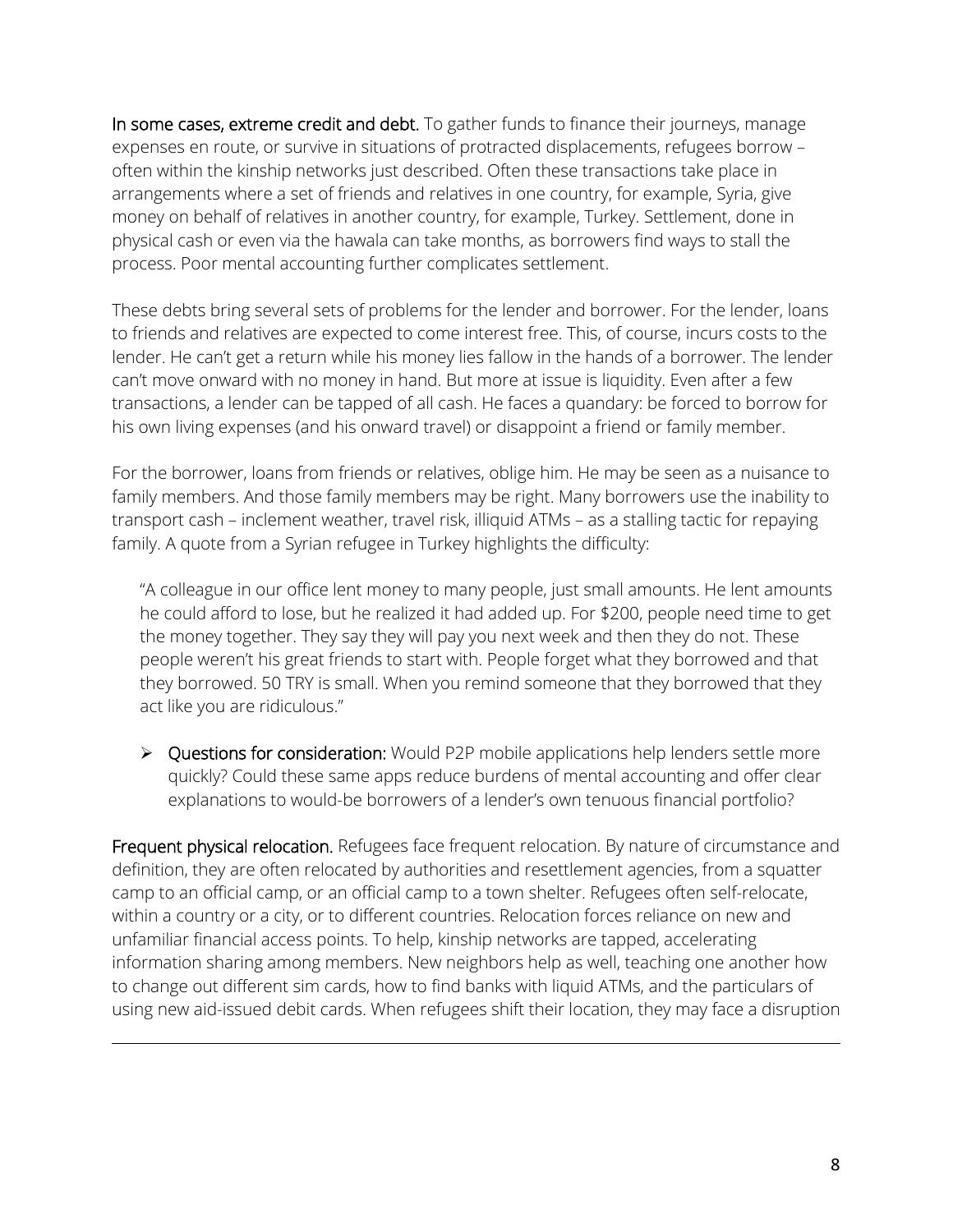of services and information about new services.

▶ Questions for consideration: Under what circumstances is system-specific training (e.g. use debit or store cards) effective when access points will change frequently and not all card or debit systems are interoperable? How can financial inclusion efforts leverage and/or amplify the power of local knowledge transmitted by neighbors?

Familiarity with *hawala* networks. Refugees hail from countries where daily practices include sending and receiving money at the counters of local traders – generically called the *hawala*. Many of these traders are money agents and legally registered. Smaller ones typically are not registered. Some *hawaldars* – traders who operate the hawala – offer customized services that shunt refugee deposits directly to smugglers as payment for services already rendered. For refugees, this "guarantee system" allows them to deposit funds with the *hawaldar* at the beginning of a journey. When a refugee has safely reached his negotiated waypoint he signals the *hawaldar* to release funds to the smuggler for the leg of the journey just completed. Such transactions can take place across many journey waypoints until a negotiated interim or final destination is reached.

▶ Questions for consideration: How can effective financial inclusion efforts build on the familiarity and trust of the *hawala* networks? How can formal services become as customized and as effective as these informal practices?

Bank use based on pre-displacement bank use. Whether or not a refugee opens and uses a bank account – of his own volition, and not at the behest of a well-meaning aid worker – partly depends on whether or not that refugee had previously opened and used a bank account in his country of origin. Subjects reported that bank use in their countries of origin depended on literacy, level of income, and whether they were receiving salaries remitted to their bank accounts. Gender dimensions influenced access to banking as well, with banks in their countries of origin typically serving a more male clientele. This means women, unless salaried, are not accustomed to using bank accounts.

Refugees who have experienced the benefits of banking in their home country are more likely to use a bank account in their new environment. Those who didn't, won't.

▶ Questions for consideration: Is it wise to expend funds and effort in compelling refugees who previously did not use banks to use banks? Aside from immediate withdrawal of cash, what services (accounts, cards, mobile wallets) or assurances (guarantees, insurance) could a formal baking product offer a refugee? Is it reasonable to assume that the value proposition of these services is powerful enough to persuade a previously "unbanked" refugee to join the formal institution?

A missing trust in mobile wallets and digital accounts. Many refugees very much appreciated UN- and NGO-granted cash assistance, but feared the unknown consequences of using digital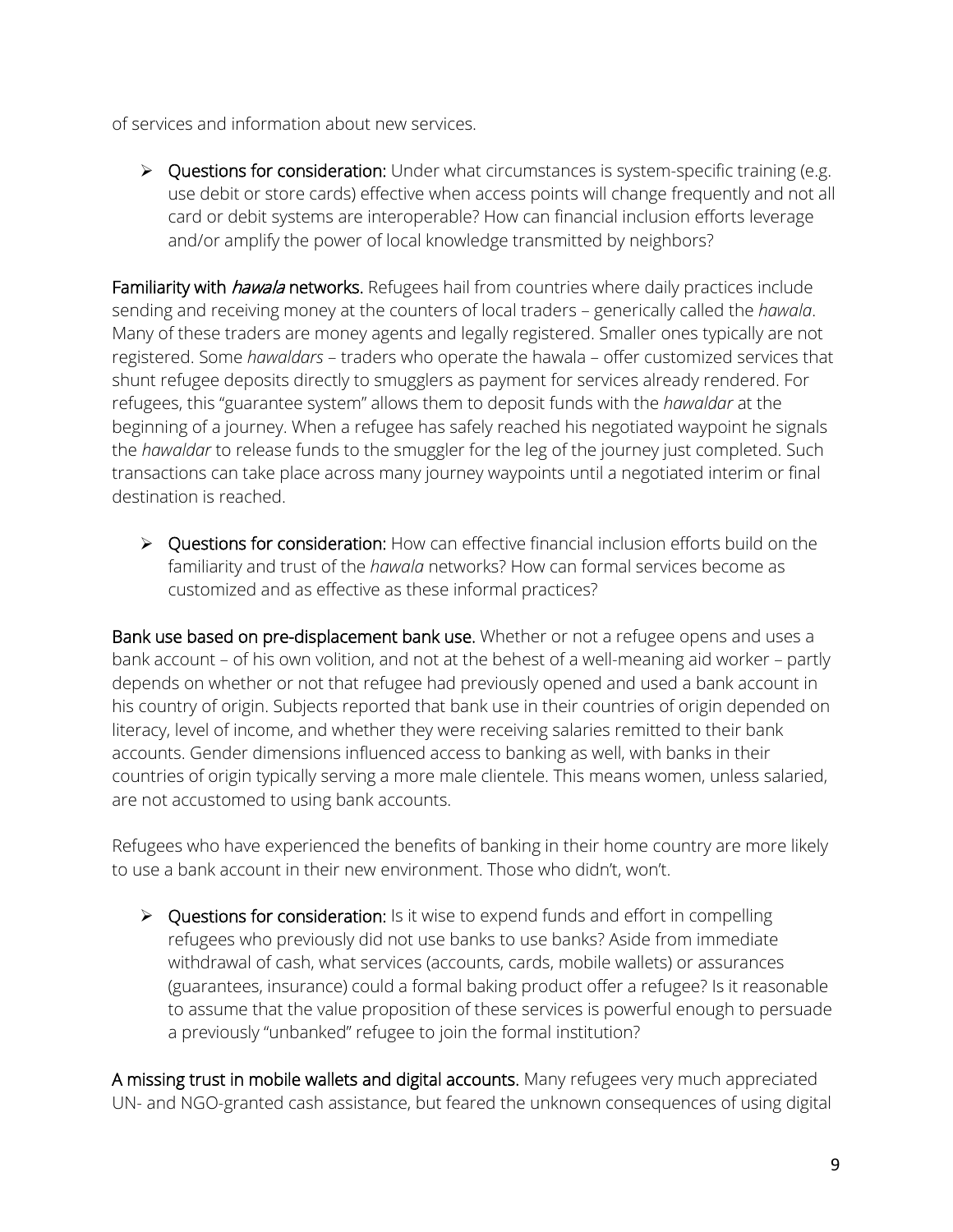systems involving aid. Aid is usually dispersed via deposit to a master account "owned" by the NGO. More recently, some experiments are taking place where aid is directly deposited into a mobile wallet or on a reloadable prepaid card, "owned" by the refugee.<sup>[14](#page-9-0)</sup> Some agencies envision added benefits for refugees interested in using their wallets and cards for purposes other than receiving aid. Some wallets allow users to top up value with their own funds or to store funds and retrieve as needed. But, refugees interviewed were not inclined to use these services for anything other than fully withdrawing their cash once available. They feared their digital financial movements could be traced. They were also unsure of the degree that donors, digital providers, or other intermediaries could detect their income streams and purchases. They had trouble discerning which transactions a donor might deem "good" and which "bad". They worried that certain transactions (topping up a wallet, using cards in POS-ready stores) might incur disapproval from cash assistance providers. A remittance noticed by an aid agency might indicate the refugee no longer needed aid. The purchase of anything but the most healthful items at the market might suggest irresponsible consumption. Closely monitored activities, in the eyes of refugees, could lead to donor disapproval, aid disqualification, and the end to much needed cash assistance.

▶ Questions for consideration: How can suppliers assure refugee users of e-cash assistance that their purchases will not be traced at a granular level? How can governments and aid agencies that supply reloadable cards convince users that if they top up their accounts with remittances or earnings, their aid will not be cut off? (Note: the authors are skeptical that convincing arguments can be mustered to counter the fears.)

Taken together, the financial conditions of refugee economies have raised questions for financial inclusion actors and begged for a consideration of the contexts in which refugees conduct their financial lives.

# Financial Tasks of Refugees: The same – but different.

In this section, we examine the financial tasks of refugees and how they might differ from financial tasks of a stationary, non-refugee population.

The Routines of Stationary Financial Lives. Citizens of a country, however poor, possess local knowledge about how to best deploy strategies to amass and disburse their money. They likely have some command (or know someone with that command) of the written and spoken language visible on signage. They can comprehend ATM displays, keypads, and POS devices. They enjoy basic familiarity with their homeland's currency.

They channel funds toward regularly occurring expenses and, when possible, save for emergencies. They have years, even decades, to understand local financial services, both

<span id="page-9-0"></span> $\overline{a}$ <sup>14</sup> Scharwatt and Nautiyal, *The Long Road to Interoperability*, GSMA, December 2016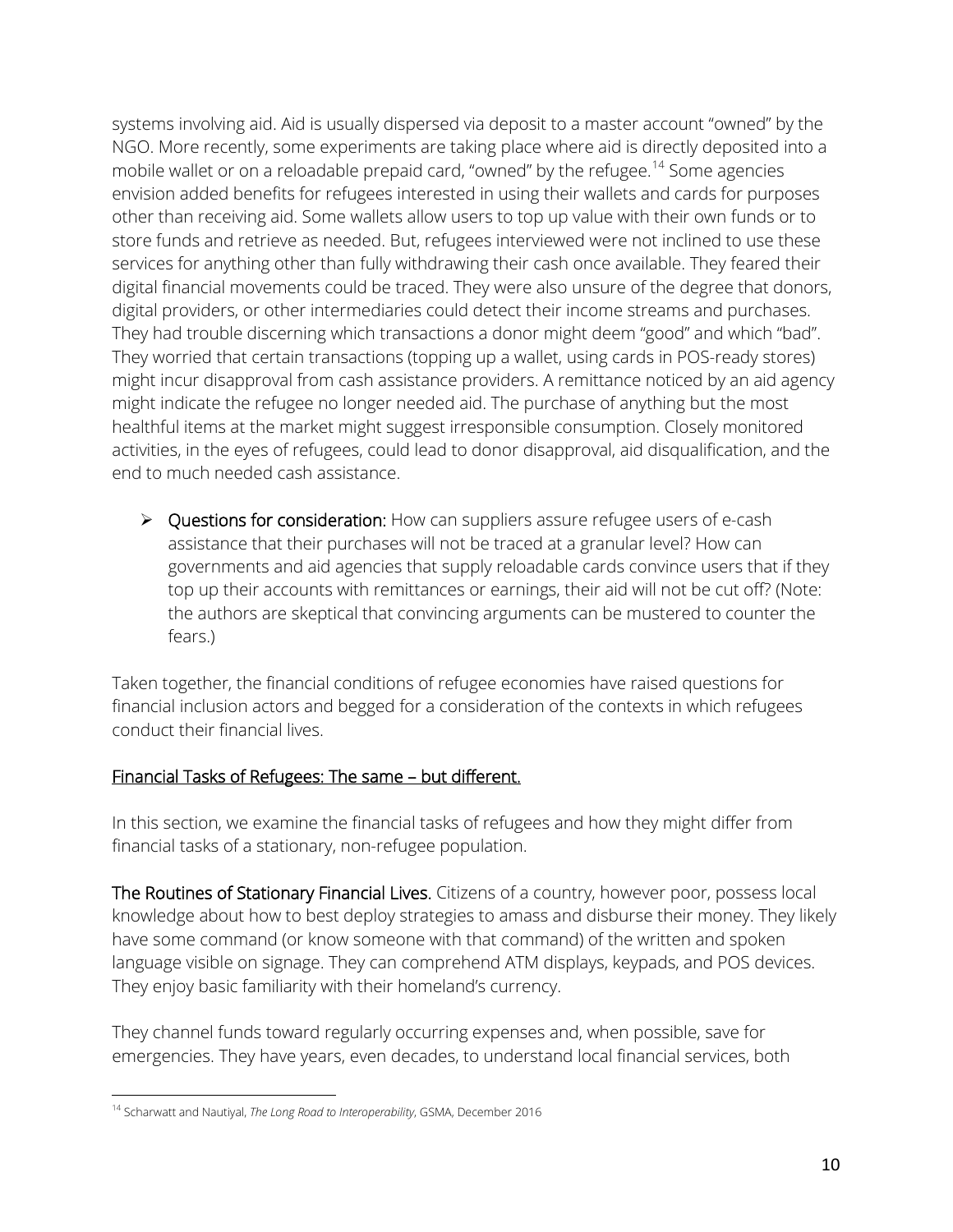formal and informal. They have time to shop for the best mobile service and a fixed group of neighbors to guide them. They understand the terms of the local coop, the operating hours of the nearby bank, and the rates to expect from the Western Union. If their families migrate for work, they often travel back and forth to the same destinations along well-known routes. The financial pathways to distant family members become known and predictable. For example, migrants in Bangladesh routinely move north and west for seasonal work across the border to India. Those with means relocate to the UAE or the Philippines.<sup>[15](#page-10-0)</sup> Norms around collecting, saving, borrowing, and sending money to family become well-understood. The money agent appears at certain hours; the rates of the friendly doorstep lender never change. The financial tasks that citizens perform are learned over long stretches of time, in languages they understand. Patterns can be discerned, predicted, and managed across decades.

Financial Tasks on the Move – transacting as a refugee. Migrating and settling populations need to perform the same tasks – saving, borrowing, insuring, paying – as settled populations. However, they perform these tasks in circumstances that exaggerate their difficulty, and thus alter the task. For example, trying to perform functions in languages different from a native language adds uncertainly and risk to basic, familiar transactions. In Greece, Farsi and Arabic speakers must familiarize themselves with a different alphabet, number system, and script before performing even the most basic financial task at an ATM.

Circumstances demand certain tasks unique to refugees. These include sending and receiving funds to or from different towns. In some locations, formal services like Western Union or banks exist; in others, only local money traders can offer assistance. In each instance, the user must come to understand specific requirements of ID, the stated requirements, and the ways in which rules can be bent. Posted signs may say that the equivalent of a driver's license or a labor card is required. Reality suggests the friendly man on duty in the afternoons requires that the remitter only send a photo of the receiver via WhatsApp.

Other tasks include borrowing money without a social guarantor of any kind, starting businesses in new territory with new customers, placating family members routinely asking for money, amassing funds for onward travel, and releasing payments to smugglers guiding family members towards them. Managing frequent changes in and out of hard and soft currencies with fluctuating exchange rates (exchange is based not only on official rates, but varies by conflict zone, as in Syria) is a particularly daunting task. Explains a refugee in Jordan:

"There are problems with currencies as well. In Jordan, they're still using the old Syrian currency (hard cash) but in Syria there is a newly printed currency from Russia and they can't use the old currency anymore (this could be a problem if family in Jordan was taking old currency and physically sending it to family in Syria – useless once it gets there)."

<span id="page-10-0"></span> $\overline{a}$ <sup>15</sup> Interview with Bangladeshi key informant, January 10, 2017.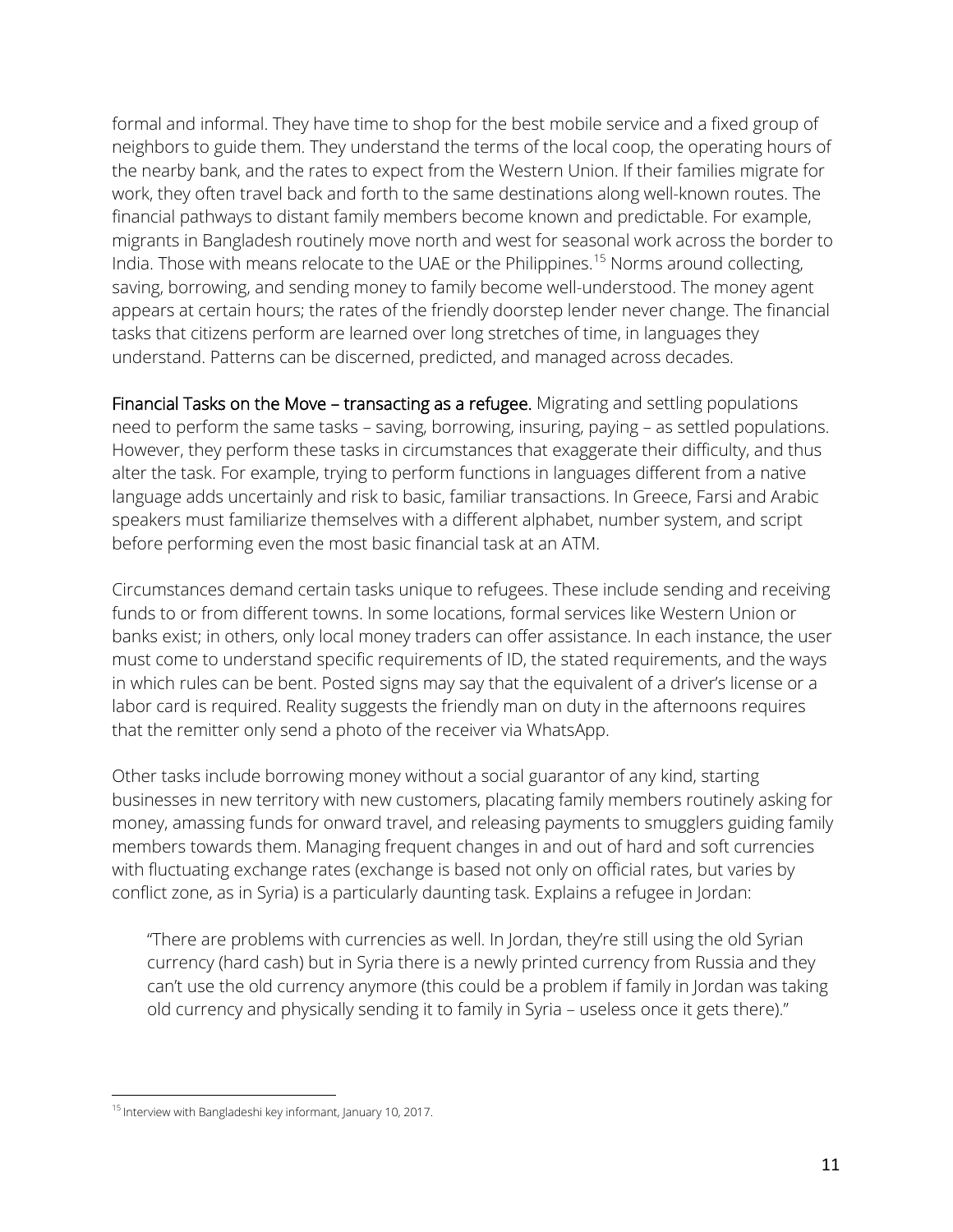### Implications: Financial inclusion or bust?

To be effective, offers in refugee financial inclusion should include a suite of tools adjusted for the special circumstances and unique tasks we have described. Taken together, these tools – services, products, language interfaces, training options – should enable refugees and migrants to:

Expand and protect the value of economic activities that sustain daily living. Good tools will allow refugees to turn erratic remittances, patchy livelihood incomes, and sporadic aid into small and large lump sums that can meet myriad daily needs – from purchasing food to paying for medical visits. Paying debts to friends, family, and professional contacts would be particularly important use of a lump sum. Debt was a crippling worry to numerous subjects, many unaccustomed to borrowing prior to flight. Financial management and resulting lump sums can also enable the winterizations of tents and apartments, the purchase of documents (or clothing) essential for gaining employment, money needed to start a new business, and deposits to landlords. Journey insurance might also be part of a portfolio of financial tools to enable safe transit.

Preserve important family and social relationships. Lending to and borrowing from kinship networks relies on mental bookkeeping, and thus is prone to error, misunderstanding, and resentment. Fintechs might seek to increase transparency and reduce confusion. Good tools will help refugees reap funds from social and kinship networks. Equally, they will help prevent both borrower over-indebtedness and lender over-extension among members of these networks. Good tools will take into account and improve upon tracking kinship credit.

Support recurrent needs to gather and accumulate money for onward journeys. Many refugees struggle not only to manage their daily lives, but also to save and plan for onward journeys to countries still welcoming them. Some store funds in a temporary place of residence with the goal of using those funds to reach another more permanent destination; for example, families from Afghanistan earn and store money in Iran to join family members in their country of destination, Germany. Others earn and store money in a country of destination, e.g. Germany, so that they can fund family members to journey towards them. Good tools might help settling or moving populations to collect and send funds to family and friends farther back in their journeys, as well as to save for their own onward travel.

Accommodate transboundary travel. While cash can be carried and exchanged for local currency, conversion rates can make exchange expensive. This proved a profound pain point for travelers: as refugees crossed a border, they moved out of one currency into another, each border crossing bringing stinging amounts of confusion, frustration, and costs. The more borders crossed the greater the cost. Moreover, cash was always subject to bribes, theft, and loss at conversion points. Good tools will allow refugees to amass, store, move, and access funds, even limited amounts, across borders.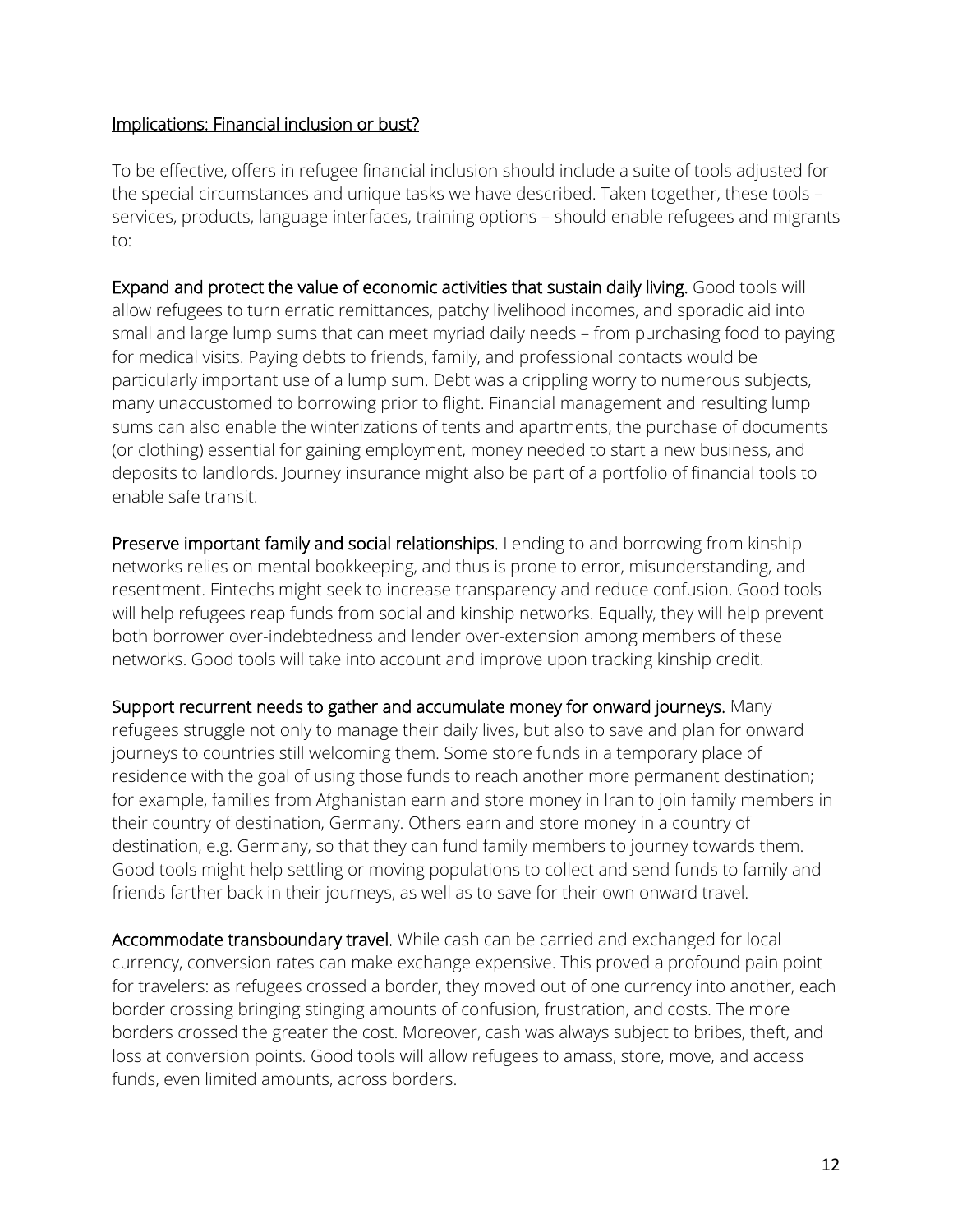Take into consideration widespread familiarity with the *hawala* or similar systems. The popularity of the *hawala*, both registered and unregistered, is extensive in parts of Asia and North Africa, with more and more locations surfacing in Europe and the US. Traders who relocate to these destinations begin to accommodate their countrymen with goods from their homeland. Such trade begins to enable financial services to individuals. *Hawala*-like services have also spread to Latin America.[16](#page-12-0) For refugees lacking proper identification, *hawalas* are familiar and trusted service channels, requiring little in terms of legal ID. Often the name of the receiver and a code transmitted by the sender suffices as verification. Good tools might consider familiar systems and work to either capitalize on existing systems or mimic key features.

Find ways to ensure that refugees trust and understand the implications of traceable digital transactions. If suppliers and regulators wish refugees to use e-cash assistance and digital distribution mechanisms to onboard clients into an ecosystem of broader financial services, they must convince users that there will be no penalty for use. Customers must be assured that using digital options to transact will not lead to unintended consequences, the blocking of cash assistance being their biggest fear.

Allow for shifting proof of identity. Refugees need different kinds of identification for different purposes. Some require enough information to receive a money transfer or to obtain a work permit, and others to receive cash assistance. For those receiving humanitarian assistance, some must prove place of origin, age, or number of children. Refugees feel vulnerable delivering massive quantities of information to anyone who asks, unsure of the consequences of full disclosure. By providing too much information, refugees fear dire consequences like deportation or a termination of government or local aid. They also fear becoming targets of hostile forces hacking their digital information. Some are fleeing acts of individual persecution and do not want to be traced or located. Good tools will incorporate new advances in security and database technologies to allow for flexibility, privacy, and a controlled "reveal". For example, self-sovereign identities might be worth considering. Building on distributed ledger technology, self-sovereign identities allow a user to take full control over his identity – exactly which pieces are released and which stay private – as well as absolute sovereignty: no one can read, use, change, or remove that identity without the user's explicit consent.<sup>[17](#page-12-1)</sup>

<span id="page-12-0"></span><sup>&</sup>lt;sup>16</sup> Joel Rubin, Drug Cartel Money-Laundering Indictment is First Major Effort Against hawala Tactics, Los Angeles Times, October 2, 2015

<span id="page-12-1"></span><sup>17</sup> PRNewswire, *Sovrin Foundation Launches First Dedicated Self-Sovereign Identity Network*, September 29, 2016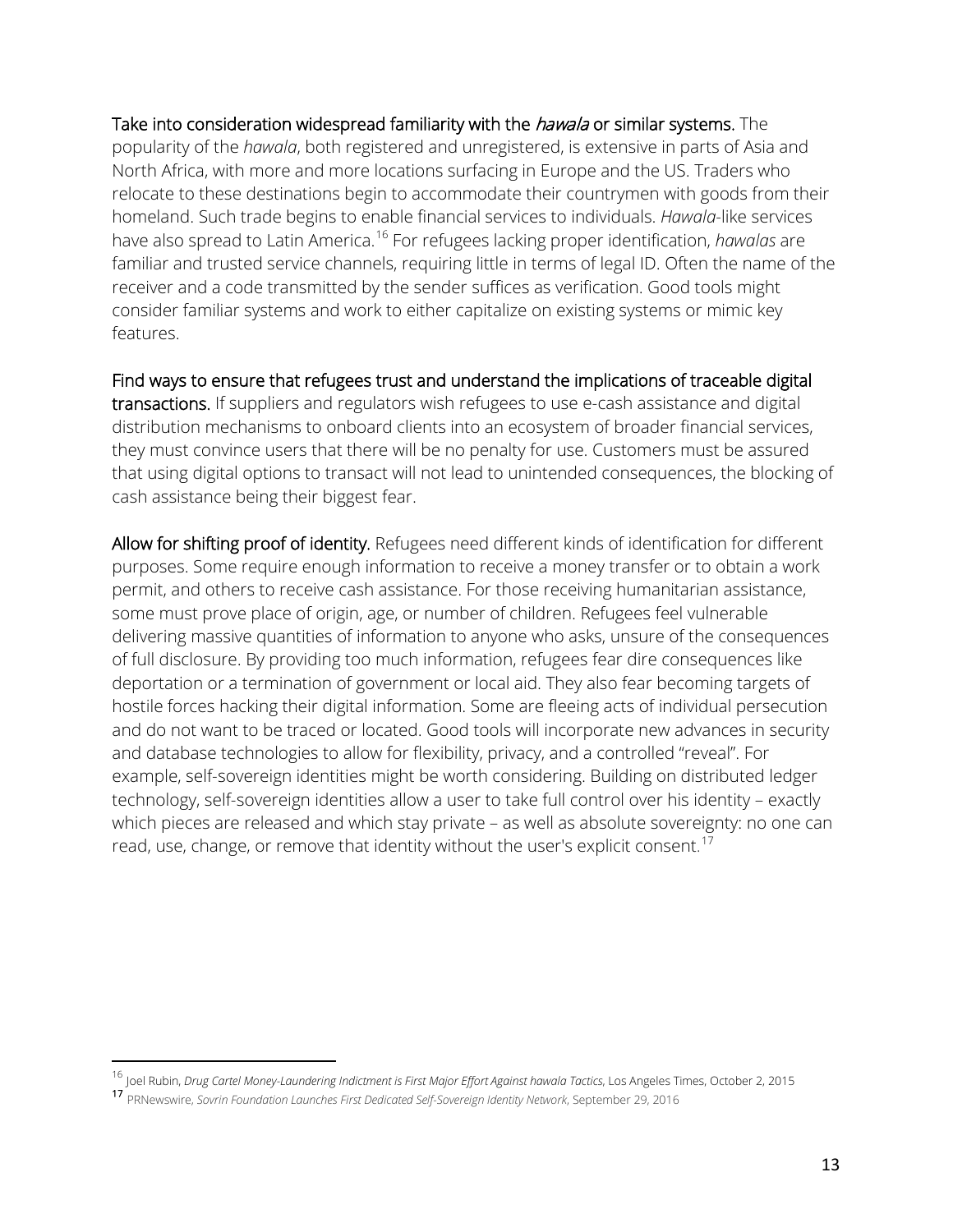#### Conclusion: A case for refugee financial inclusion – or not.

In summary, financial inclusion proffered through digital/formal financial services may be of high value to refugees: credit, savings, insurance, guarantees and down payments can all play a role in stabilizing circumstances, shaping businesses, and yielding more successful livelihoods.

However, refugee populations often contain a mix of literacy levels, educational degrees, professional and vocational skills, and languages. Refugees do not constitute a homogenous market block. They include many sub-segments and, as in any market, can be divided by demographics and by preferences and behaviors. They may possess like interests based on their circumstance, but once they settle, find work, and send their children to school, some of those differences begin to fade. While contexts and characteristics vary, individual refugees can be grouped by the financial tasks they must perform to settle, survive and move on. Thoughtfully executed financial inclusion in refugee contexts would take into account these tasks and the environments in which they occur. The results could facilitate transboundary journeys as well as refugee settlement, stability, and success in new neighborhoods.

Financially including refugees and migrants may well be worth the effort from a social policy perspective, particularly if the host country or city is open to economic integration. From an operational perspective, some microfinance efforts have enjoyed early commercial success. In these instances, organizations such as Al Majmoua, based in Lebanon, offer Syrian women training and group credit, with the aim of sustaining operations through interest and fees. Jordanian MFIs do the same. It is possible – and certainly desirable – that as refugees settle and mix with co-workers, neighbors, and other parents, they will enlarge existing market segments. Refugees, together with their more settled neighbors, might make attractive markets for local and national services of all kinds.

What is not clear is whether refugees who have not fully settled, who are still moving, relocating, and attempting to obtain legitimate IDs, constitute a viable market for any profitminded supplier. Certainly, pay-as-you go services for water, lighting, and education – or digital wallets for easy transfer and receipt of funds – would be welcome. But these services, if their purpose is to be profitable, may not be viable in still-transient refugee economies.

In fact, in refugee economies, there may be no business case for many kinds of financial services. In these instances, policymakers must decide which efforts to prioritize for subsidy. Aid agencies and foundations will need to do the same. For those who do decide that financial inclusion is important for refugees, reframing objectives might be their very first step. Financial inclusion cannot be digital for digital's sake; commercial for commercial's sake; or formal for formal's sake.

Refugee financial inclusion must include or address existing practices and behaviors, including informal ones. It must find ways to deal with shifting or elastic identities, outcomes which may affect banking policies. Governments must find ways to appease financial standard-setting